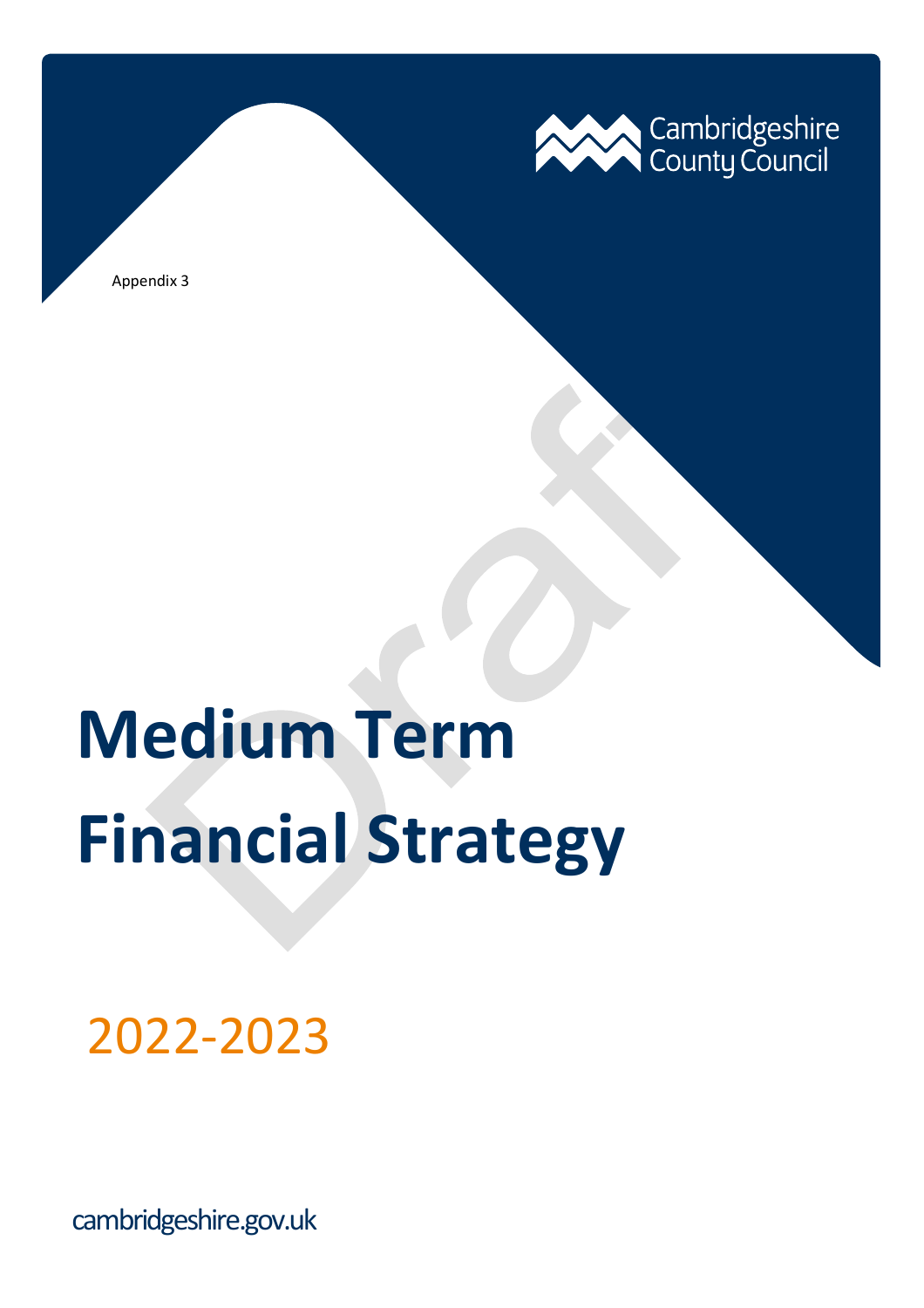## **Extract**

#### **Contents**

- 1: Executive summary
- 6: Revenue strategy: Balancing the budget
- 9: Reserves policy and position
- 10: Risks & sensitivities
- 12: Business Plan roles and responsibilities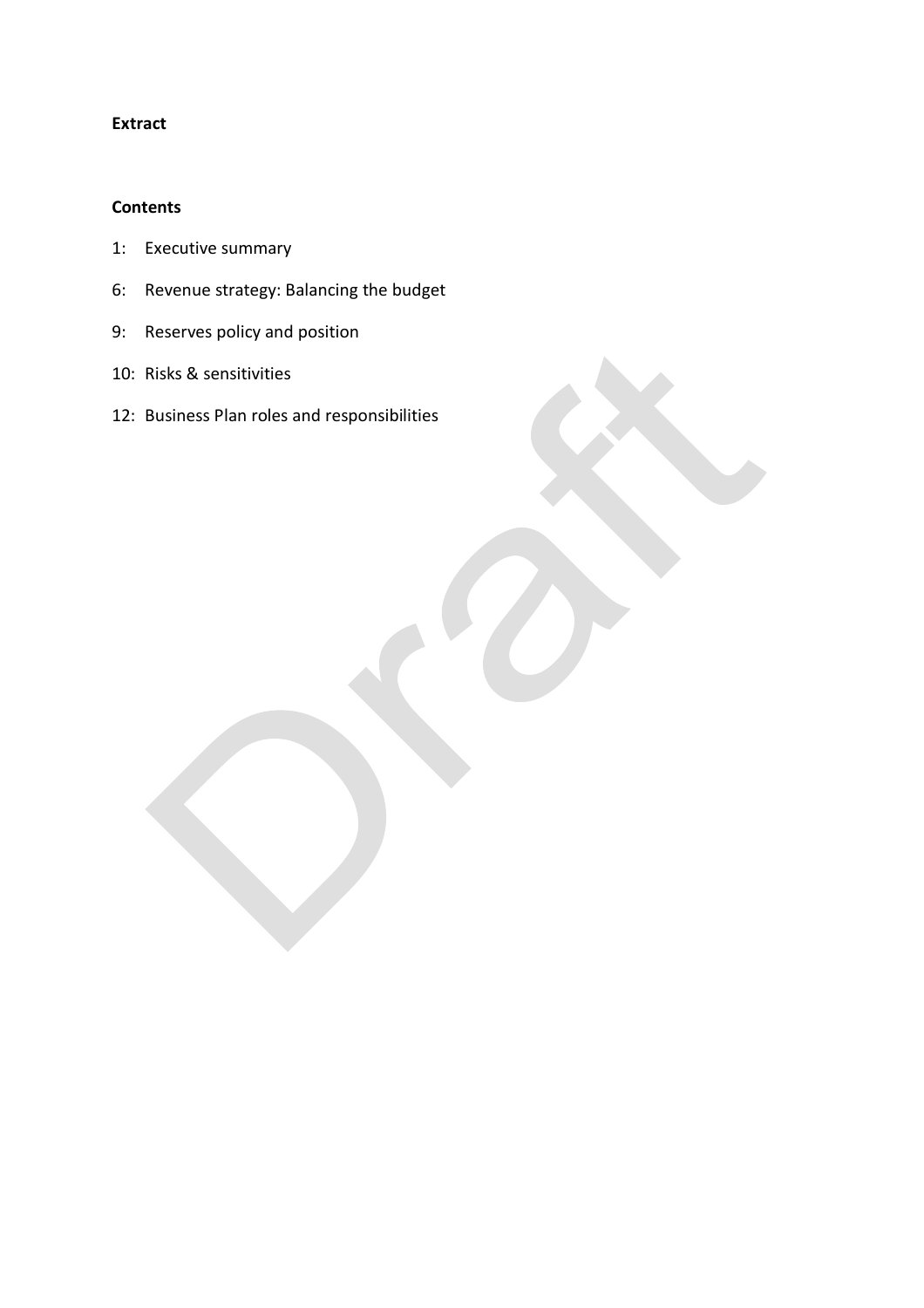# Section 1 - Executive summary

The Council's strategic financial framework is comprised of three distinct, but interdependent, strategies set out within this Business Plan:

- Medium-Term Financial Strategy (MTFS) (Section 2)
- Capital Strategy (Section 6)
- Treasury Management Strategy (Section 7)

This Strategy sets out the financial picture facing the Council over the coming five years, the resources available to the Council, and the Council's strategy for managing its resources effectively.

As well as outlining the Council's revenue strategy, this Medium-Term Financial Strategy includes the organisation's Fees and Charges Policy and Reserves Policy.

The ongoing effects of the COVID-19 pandemic, the economic picture, and government reforms continue to make forward planning with any degree of certainty extremely challenging. Medium-term planning in the first part of 2021-22 saw our projected budget shortfall in 2022-23 rise to £23m as a result of expected increases in demand for services and inflationary costs, as well as specific service pressures, and our budget gap over the five-year medium-term rise as well. At the same time, there is a need to invest in some services to improve outcomes, and to delivery longer-term sustainability or financial benefit.

The longer-term impacts of COVID-19 are expected to extend considerably into the MTFS period. Some of the specific challenges that the Council expects to face over the next five years are:

- Potential for growing regional and more local inequalities as a result of the economic fallout from the pandemic
- Ongoing lower levels of fees and charging income, as well as reduced local taxation receipts
- Uncertainty about the need for, and funding for, lasting COVID-19 related costs such as personal protective equipment or infection control procedures in social care providers
- Providing additional support for our local care markets to ensure sufficient appropriate care provision remains available

In June 2019, the Government legislated for reaching net zero carbon emissions by 2050, and locally the Council's joint administration has put responding to the climate emergency at the centre of our priorities. Meeting this commitment will require a transformation of our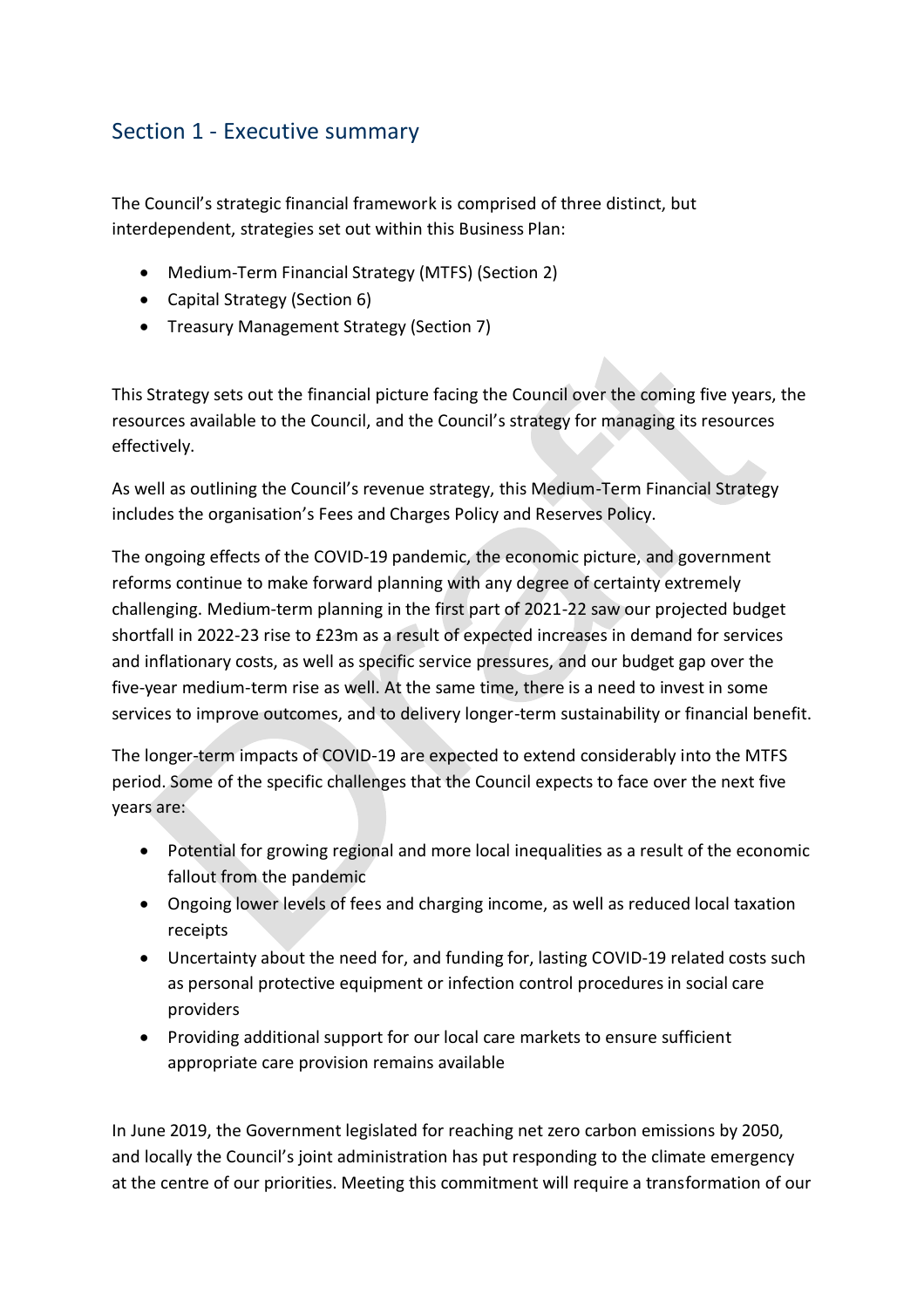procurement practices for a greener future and investment into low carbon technologies, services and infrastructure supported by innovative green investment models.

There is a great deal of uncertainty surrounding the UK's public finances. In December 2020 the UK secured a post-Brexit trade deal with the EU, however the medium-term impacts of the new trading arrangements on economic growth, labour availability, and the cost of goods and services are still unclear and may yet influence levels of resources available to local authorities. Short-term disruption, particularly shortages of labour and materials, has increased costs for the Council. In addition to the international uncertainty, there are a number of Central Government reforms currently expected or that have paused, most notably those on technical aspects of Fair Funding and the Business Rates Retention Scheme, which are expected to affect the Council's funding, as well as the reforms of Adult Social Care. The outcomes of any announcements or associated consultations will be taken into account within the Business Plan as they become available.

The Fair Funding Review will affect how funding is allocated and redistributed between local authorities. It will reset business rate baselines which set out expected business rate receipts, funding baselines which determine relative need, and the tier split of business rates between County Councils and District Councils. The Government's preferred option is for a per-capita foundation formula with seven service-specific funding formulae and an Area cost Adjustment to reflect the differences in the cost in delivering services in different areas of the country. Damping is expected to play a significant role in limiting reallocations of funding between local authorities. It is also likely that reallocations will be phased in so no local authority will face a cliff edge cut to their funding or a step change increase in their funding. The future funding model for Local Government will need to support investment into mitigating and adapting to climate change and recognise that the scale of investment required to address this challenge will vary considerably across the country due to housing densities, rural transport, agriculture and other considerations.

Cambridgeshire has one of the fastest growing populations in the country and, as such, we are under particular pressure as the number of people accessing our services increases. The general population is also aging due to increasing life expectancies which is putting pressure on the ability of service users to contribute to the long-term costs of their care. In addition to this background population growth, the needs of those requiring care packages are becoming more complex and therefore costly. The uncertainty around this has been increased by the government's proposed reforms to care funding, both in terms of implementation timescales and the funding that will be made available to local government. As a result, the Council will work increasingly across service, organisation, and sector boundaries to find ways in which the resources of the wider public sector and the community can be best used to achieve the outcomes we strive for in the context of a rapidly increasing number and need of local population. The same applies for addressing the climate emergency and transforming to a low carbon economy - joined up action and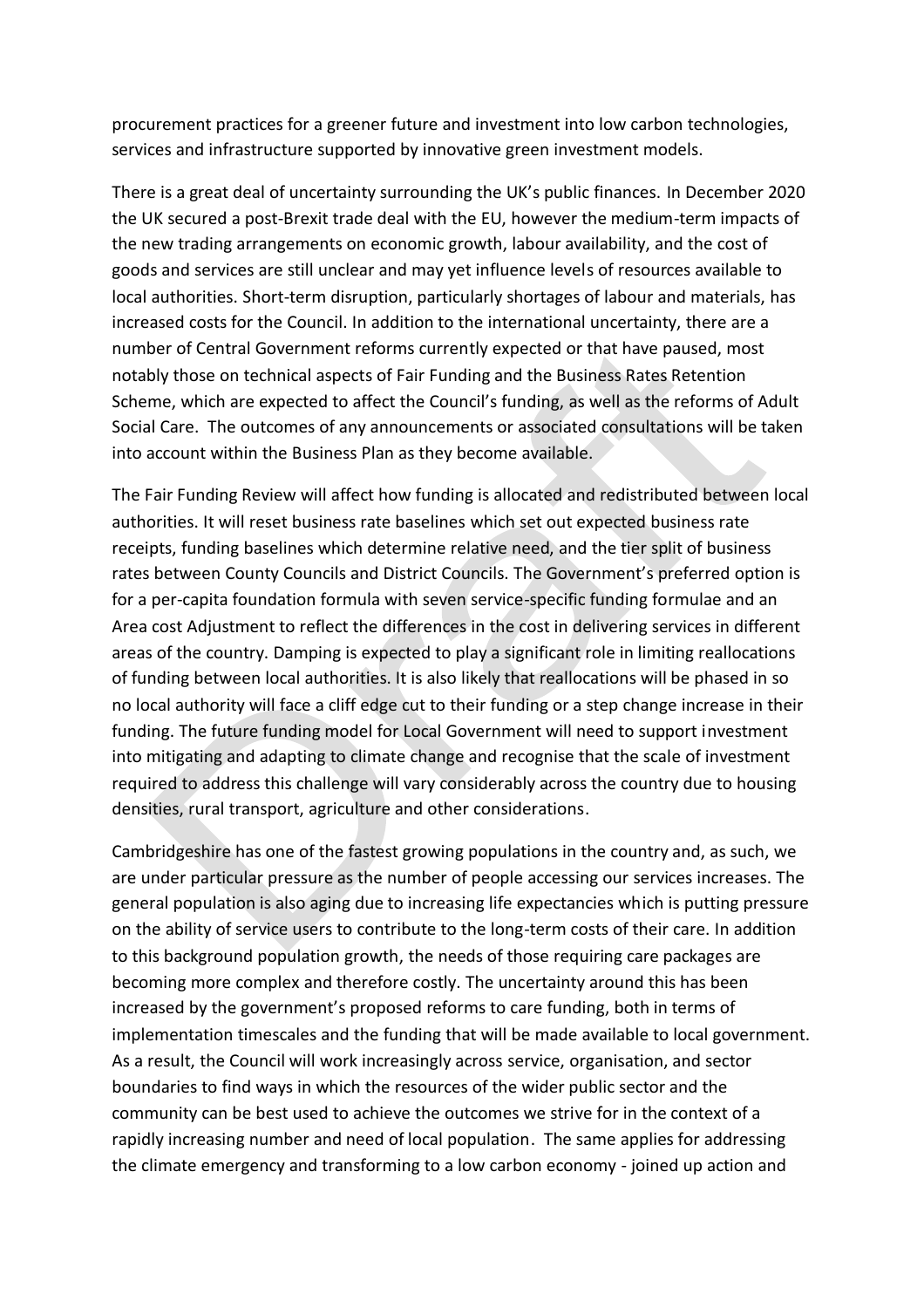policy across the wider public sector, business and the communities is needed to achieve the Government's net zero carbon emissions target by 2050.

In balancing our budget, some service reductions are inevitable, and we will always focus on reforming services or bringing in additional income rather than cutting services within this approach. The Council will seek to shape proposals so that the most vulnerable are the least affected. The Council has a statutory responsibility to set a balanced budget each financial year and the proposals that are already within the Business Plan for 2022-27 do contain some proposals that reflect considerable risk and uncertainty. This strategy sets out the issues and challenges for the next five financial years and creates a framework within which the detailed budgets will be constructed.

The key elements of this Strategy, on which basis the Business Plan is predicated, are set out below:

- Strategy & Resources Committee and Full Council will consider an updated approach to Council Tax levels in due course
- An assumed increase in the tax base of 2% for council tax, and variably by district for business rates
- The strategic approach to closing budget gaps to support the business plan will continue to evolve, focussing on reducing demand for our services, increasing income, decentralisation, finding efficiency and maintaining a medium-term outlook
- Funding for invest to save schemes or for service reform will continue to be made available through reserves, or capital where appropriate, subject to robust business cases
- The general reserve will be held at 4% of non-schools expenditure, and we will adopt a prudent approach in our reserves strategy to offsetting risks faced by the Council
- Staff pay inflation has been assumed to be 2.00% across all years of the mediumterm, other than the expected rise at the lower end to keep pace with the real living wage
- Fees and charges will be reviewed annually in line with the Fees and Charges Policy
- The capital programme will be developed in line with the framework set out in the capital strategy, and the level of prudential borrowing by the Council over the medium-term will be reviewed
- Opportunities for cross-sector and organisational working that drive end to end efficiencies and/or improvements in service delivery will be pursued;
- Business rates pooling will be fully explored with district councils and the Combined Authority where there is a mutual financial benefit to do so;
- The Council Tax assumption and forecasts are reviewed annually
- The Council will continue to lobby central government for fair funding leading into the national replacement of the current funding formula.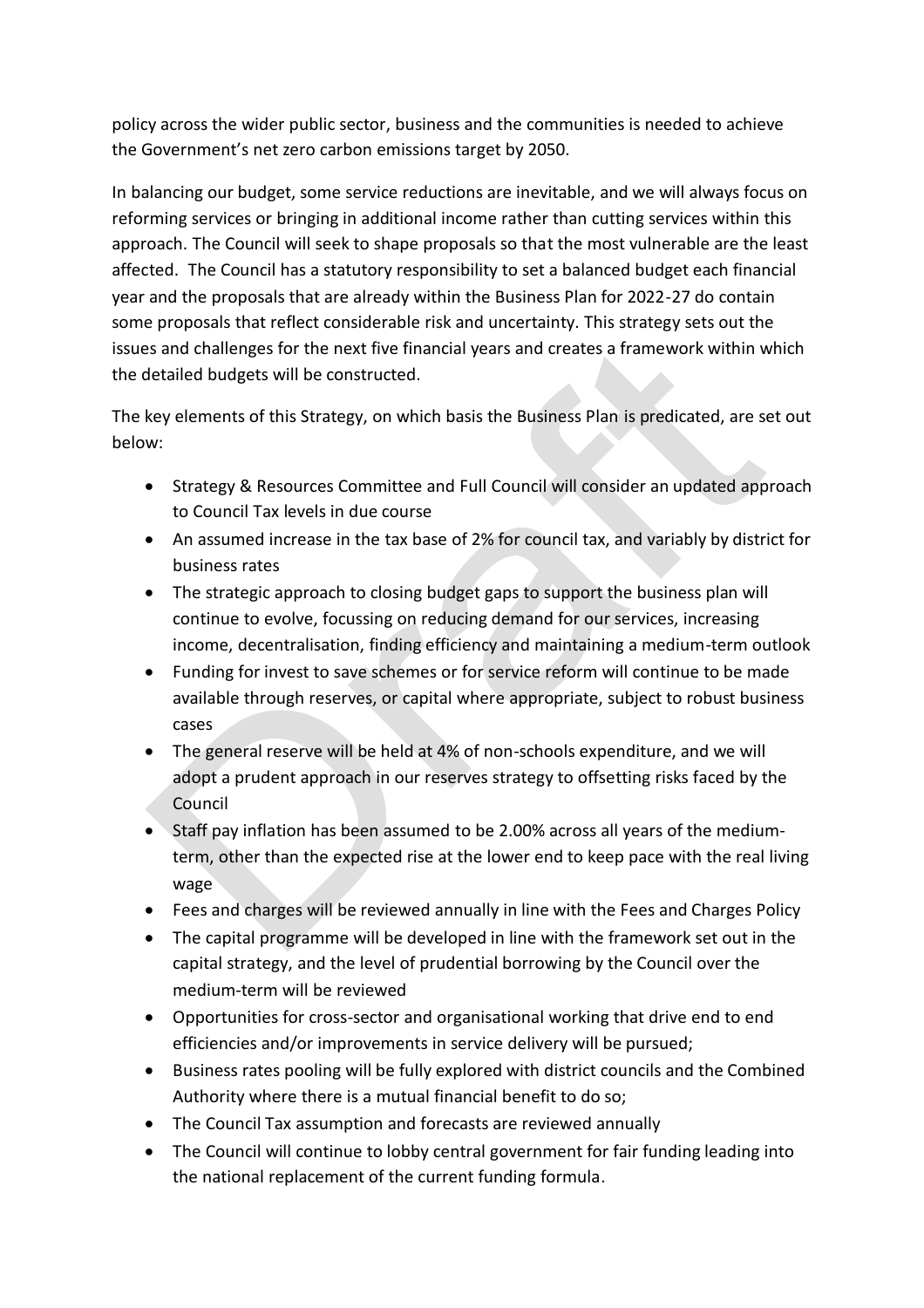The Council's budget is divided into four main service blocks, and it is in these blocks that detailed budgets are shown in Section 3 of the business plan:

- People and Communities
- Public Health
- Place and Economy
- Corporate Services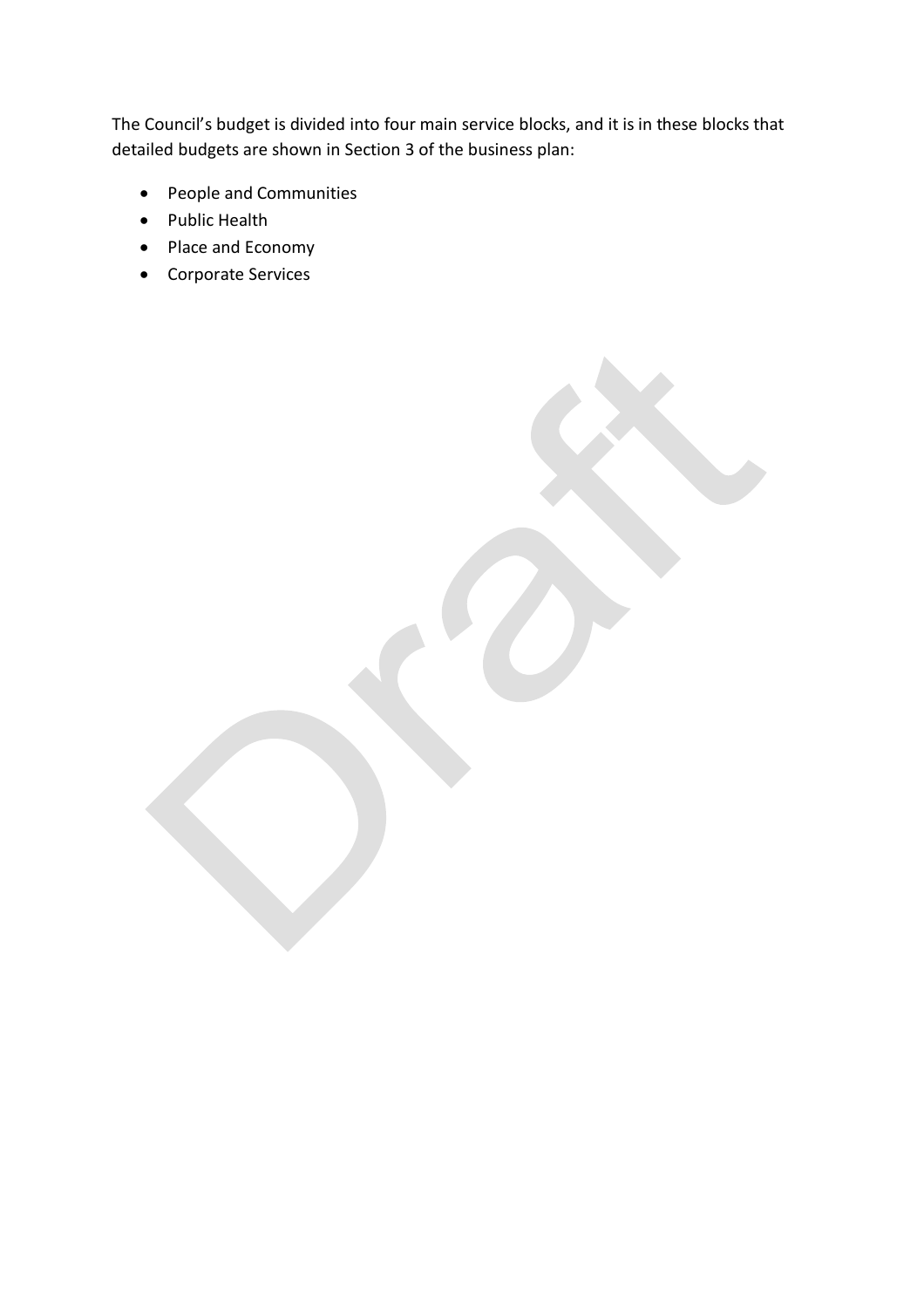# Section 6 - Revenue Strategy: Balancing the budget

Every local authority has a legal responsibility to set a balanced budget every year. It is the Chief Finance Officer's statutory responsibility to provide a statement on the robustness of the budget proposals when they are considered by Council.

Inevitably, cost pressures are forecast to outstrip available resources, given the rising costs caused by inflation, growth and associated demand pressures and renewed pressure on levels of funding for local government in the wake of the pandemic. Consequently, we will need to make significant further savings, or generate significant additional income, to close the budget gap.





Closing this budget gap over the next five years will mean making tough decisions on which services to prioritise. Some savings or additional income are already included in the draft business plan that partly close this gap.

During the last few years, services have made significant savings through increasing efficiency and targeting areas that are not our highest priority with the aim of minimising the impact on our service users.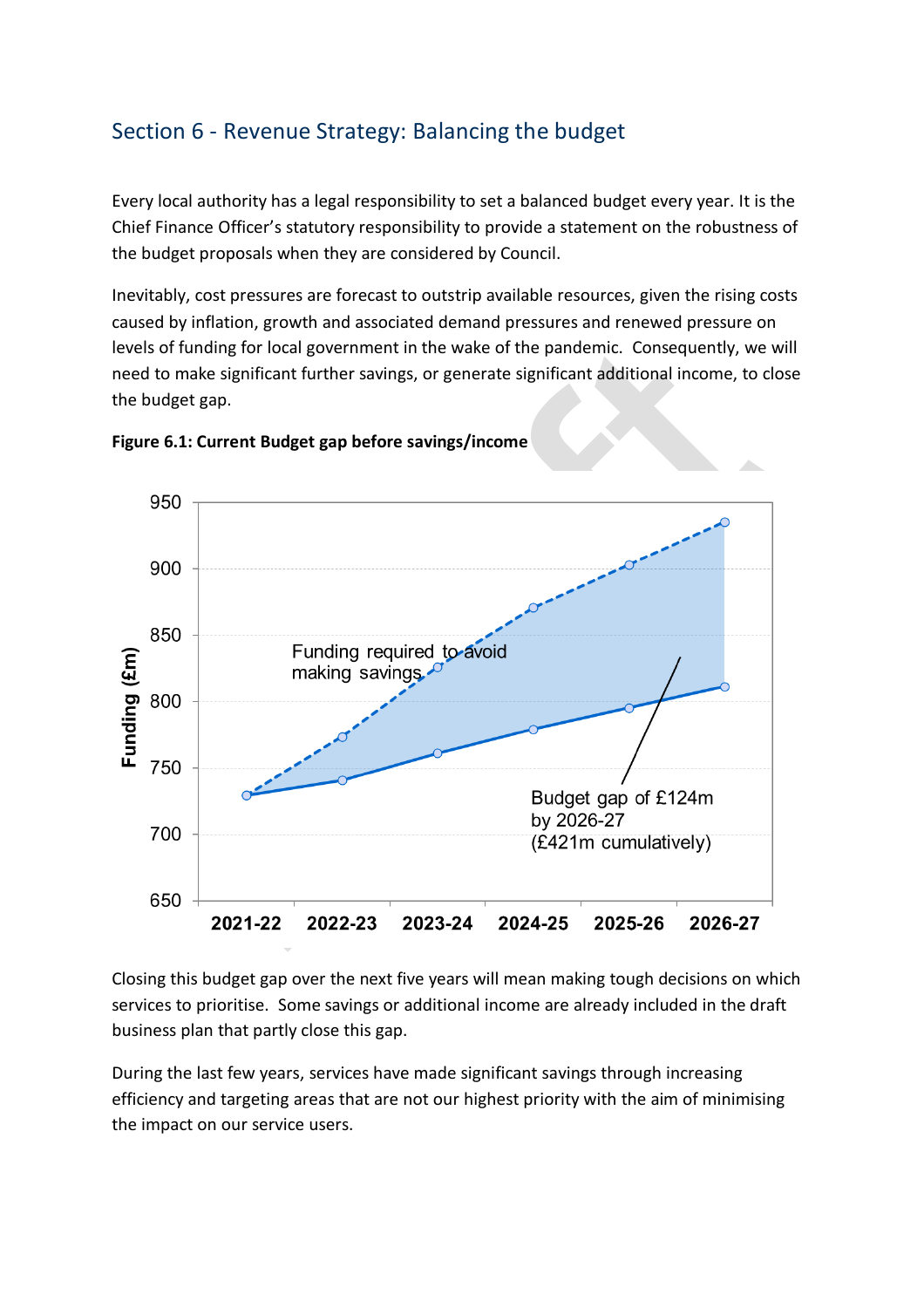We now face demand pressures that are increasing year-on-year faster than expected, as well as an uncertain economic outlook. We must also, however, invest in services that can bring the most benefit and reduce cost pressures over the longer-term.

Savings to be made from incremental efficiencies are likely to be minimal as we have had reducing government funding and cost pressures for over a decade. The easy savings have mostly been made. We must therefore focus on reviewing any service areas where we can disinvest, drive more innovative and transformative change across the medium-term, and maximise the income that can be generated locally.

We are currently awaiting a medium-term funding settlement for local councils given by central government, which is a key risk in our medium-term financial planning. We therefore cannot rely on any future increases in government funding to close our budget gap unless we have had confirmation of it or can reasonably expect it based on experience.

In working to balance the budget, we have worked in a cross-council way to identify the areas for saving or additional income, and the areas where transformation is required to drive efficiencies. Individual services do not have a savings target, and it is the responsibility of senior leaders to identify together the best ways to balance the budget across the whole council. We prioritise the resources available to us to meet the changing and growing needs of communities, and only consider service reductions as a last resort.

Services should review their budgets each year to identify any areas that have been given budget in excess of that needed to deliver the service. This is particularly the case in demand-led budgets, where estimates of growth or demand patterns will have been used and may subsequently change. In undertaking this review, services should bear in mind the corporate reserves position and the general provision for risk, and not assume an excessive amount of risk or contingency needing to be met within service budgets.

The Council also undertakes an annual budget review and rebaselining during the first quarter of each financial year to reassess the budget position in light of developments from the point at which the business plan is approved by Full Council in the preceding February. This allows the budget to be flexed to take account of material changes in circumstances such as significant increase in inflationary pressures or any new legislative requirements. This can contribute towards closing the budget gap in future years if budgets are reduced.

If savings are identified and made in the current financial year but were not planned for, for example a reduction in cost on a new contract, then these will be factored into the business plan for the next financial year. In the meantime, they can be used to mitigate other pressures or funding can be transferred to the general reserve, but they should not be reinvested into ongoing costs.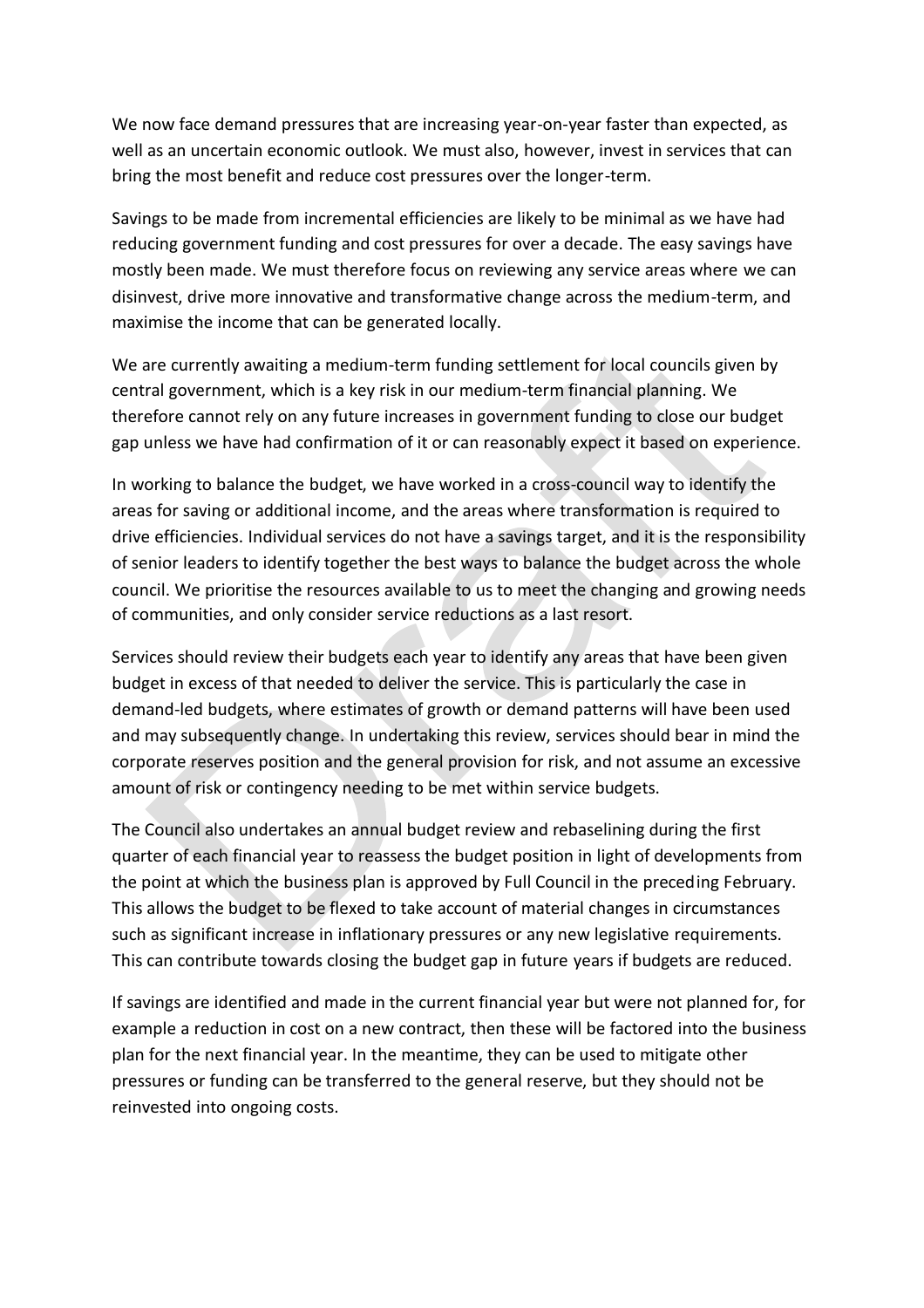In generating additional income, we will ensure the Fees & Charges policy is reviewed annually and should assume that by default, charges should go up by inflation each year if permitted.

As well as considering further savings or generating additional income, we need to ensure our projections for income from taxation are accurate. We will work with District Council colleagues, who collect local taxation on our behalf, at several stages throughout the year to receive updated projections for tax base levels and collection rates. Strategy & Resources Committee will also consider an updated approach to the level of Council Tax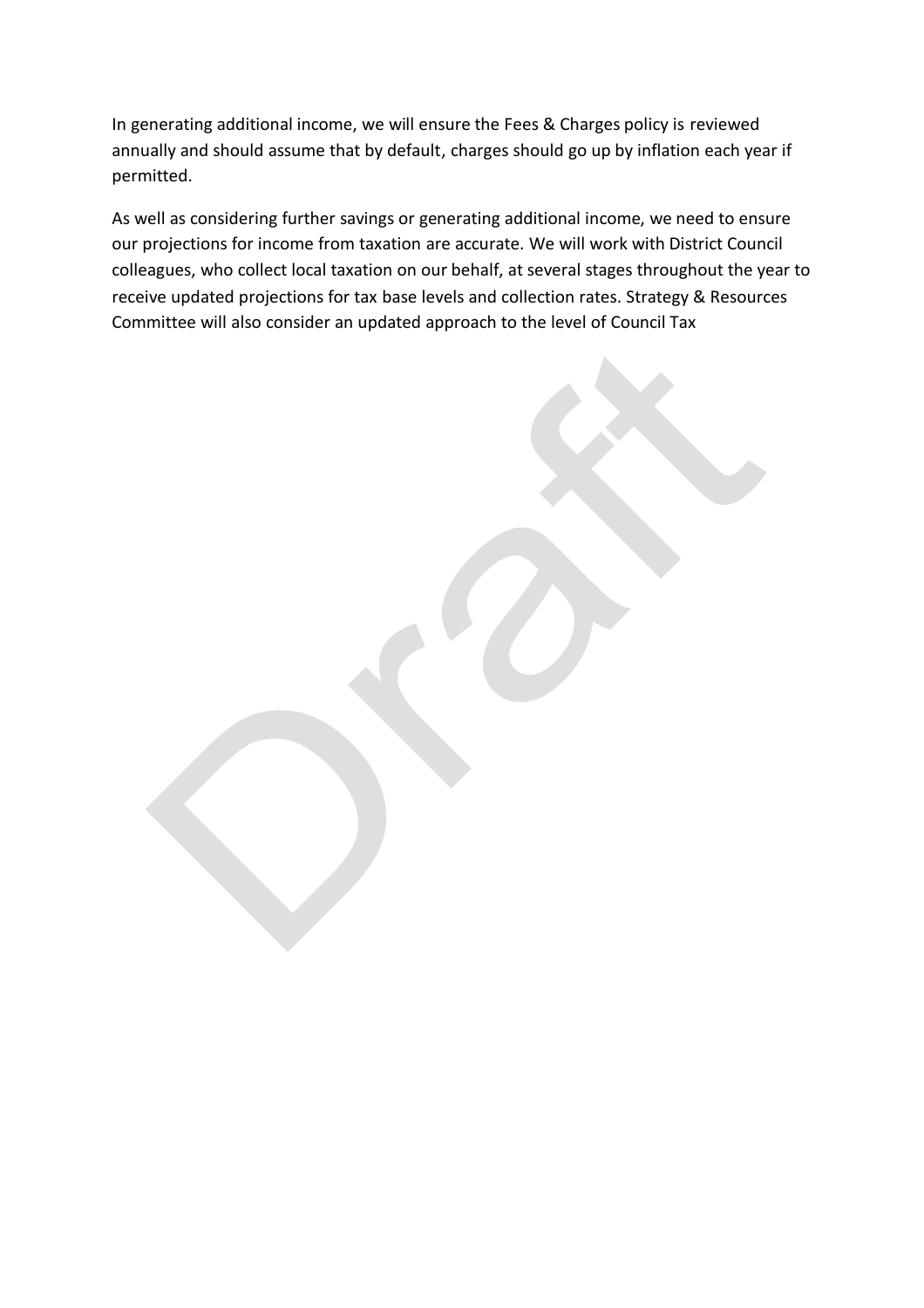# Section 9 - Reserves Policy & Position

We need reserves to protect and enhance our medium-term financial sustainability. In particular, reserves are necessary to:

- maintain a degree of in-year financial flexibility
- enable us to deal with unforeseen circumstances and incidents
- set aside monies to fund major developments in future years
- enable us to invest to transform and improve service effectiveness and efficiency
- set aside sums for known and predicted liabilities
- enable us to deal with any unexpected changes in legislation or court judgements
- provide operational contingency at service level
- provide operational contingency at school level

We must also bear in mind the risks and sensitivity of assumptions outlined in chapter 9 above.

## Reserve types

The Council maintained the following types of reserve coming in to 2021/22:

- **General reserve** a working balance to cushion the impact of uneven cash flows. The reserve also acts as a contingency that we can use in-year if there are unexpected emergencies, unforeseen spending or uncertain developments and pressures where the exact timing and value is not yet known and/or in the Council's control. The reserve also provides coverage for grant and income risk.
- **Earmarked reserves** reserves we have set aside to meet known or predicted liabilities (such as insurance claims), or that we set aside for specific and designated purposes (such as a reserve for risks within adult social care).
- **Schools reserves** we encourage schools to hold general contingency reserves within advisory limits. The Chief Finance Officer and Director of Education, in collaboration with Schools Forum, monitor schools above the advisory limits, and take steps to encourage appropriate deployment. However, the Council's powers to intervene and insist on spending within delegated and ring-fenced schools budget is limited by legislation. It is also notable that after taking account of the carried forward deficit on the High Needs Block of the Dedicated Schools Grant, the consolidated schools balance is now negative. The Council is taking steps to manage demand on the high needs block and lobby government for a more sustainable long term funding solution.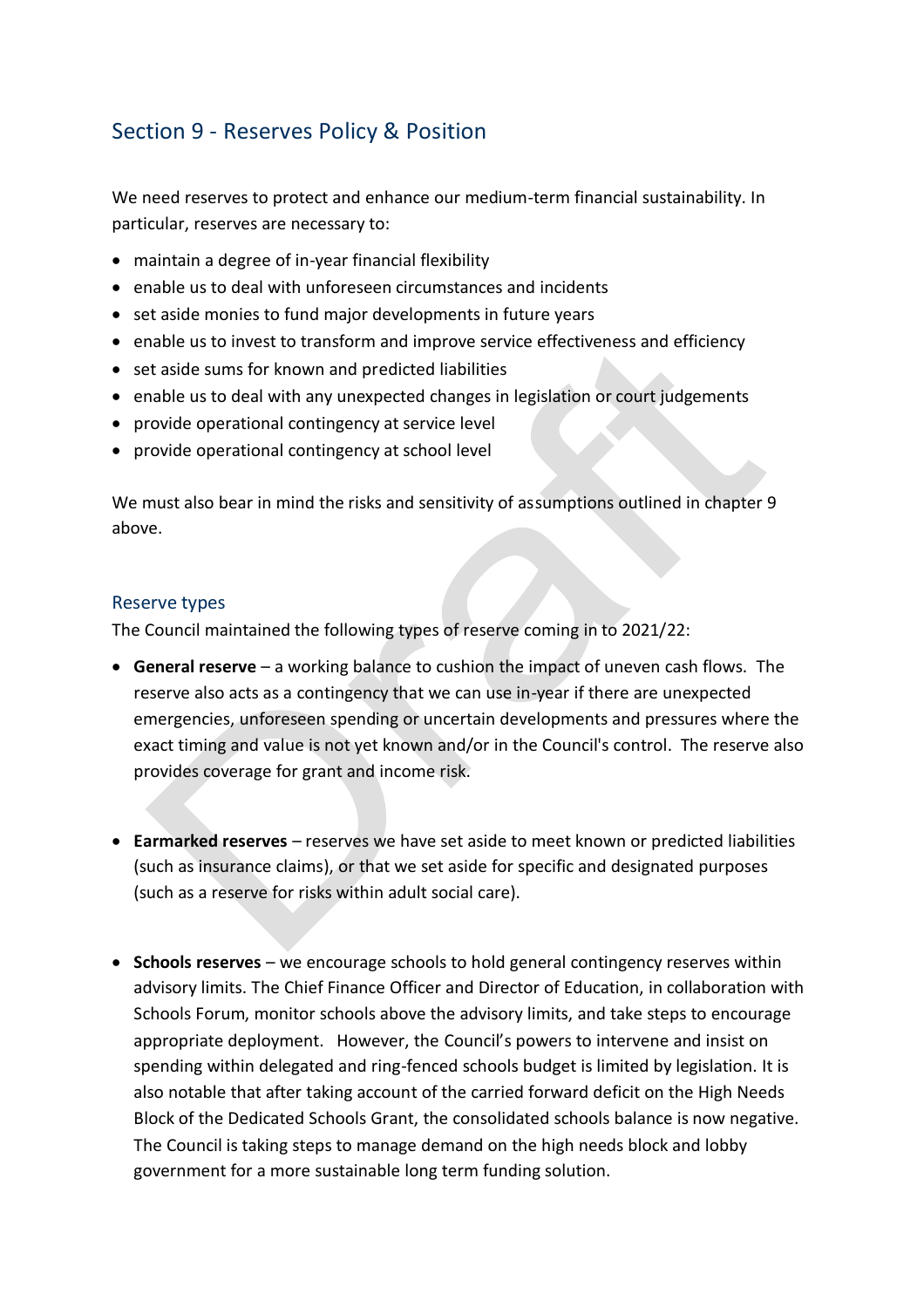- **COVID-19 related**  the Council received additional one-off funding from government related to the pandemic in advance of spending requirements. We earmarked some of that funding t to offset the medium- and longer-term effects of the pandemic and recovery.
- **Transformation Fund**  a reserve created several years ago from funding generated by a revision to the Council's policy on minimum revenue provision. It has a set of principles used to access funding and was designed to enable investments that deliver ongoing financial returns.

In considering the planning for 2022-27, we are mindful of the great deal of additional uncertainty that we face, particularly from:

- The long-term effects of COVID-19, and the costs we might face as we recover from the pandemic, bearing in mind the earmarked reserve for COVID-19 costs that we have
- The growing deficit on the High Needs Block of the Dedicated Schools Grant, which is projected to be around £37m at the start of 2022/23
- Announced government reforms, particularly in adult social care funding, where we do not yet have full details
- The ongoing effects of the United Kingdom's exit from the European Union
- Potential, unpredictable disruptions to global supply chains, increasing prices or causing shortages of goods
- Climate change and the need to move towards being a net-zero county

We also need to consider the general economic conditions, the certainty of these conditions, and the probability and financial impact of service and business risks specific to the Council in order to calculate the level of reserves we need to hold.

At the same time, we do need to ensure there are sufficient reserves to enable the funding of one-off costs that enable innovative or transformative pieces of work to take place, particularly where they contribute towards the longer-term financial sustainability of the Council.

We therefore need to review:

- The adequacy of the general reserve
- Providing an offset for the High Needs Block deficit
- Funds held for one off investment
- How we use our COVID-19 reserve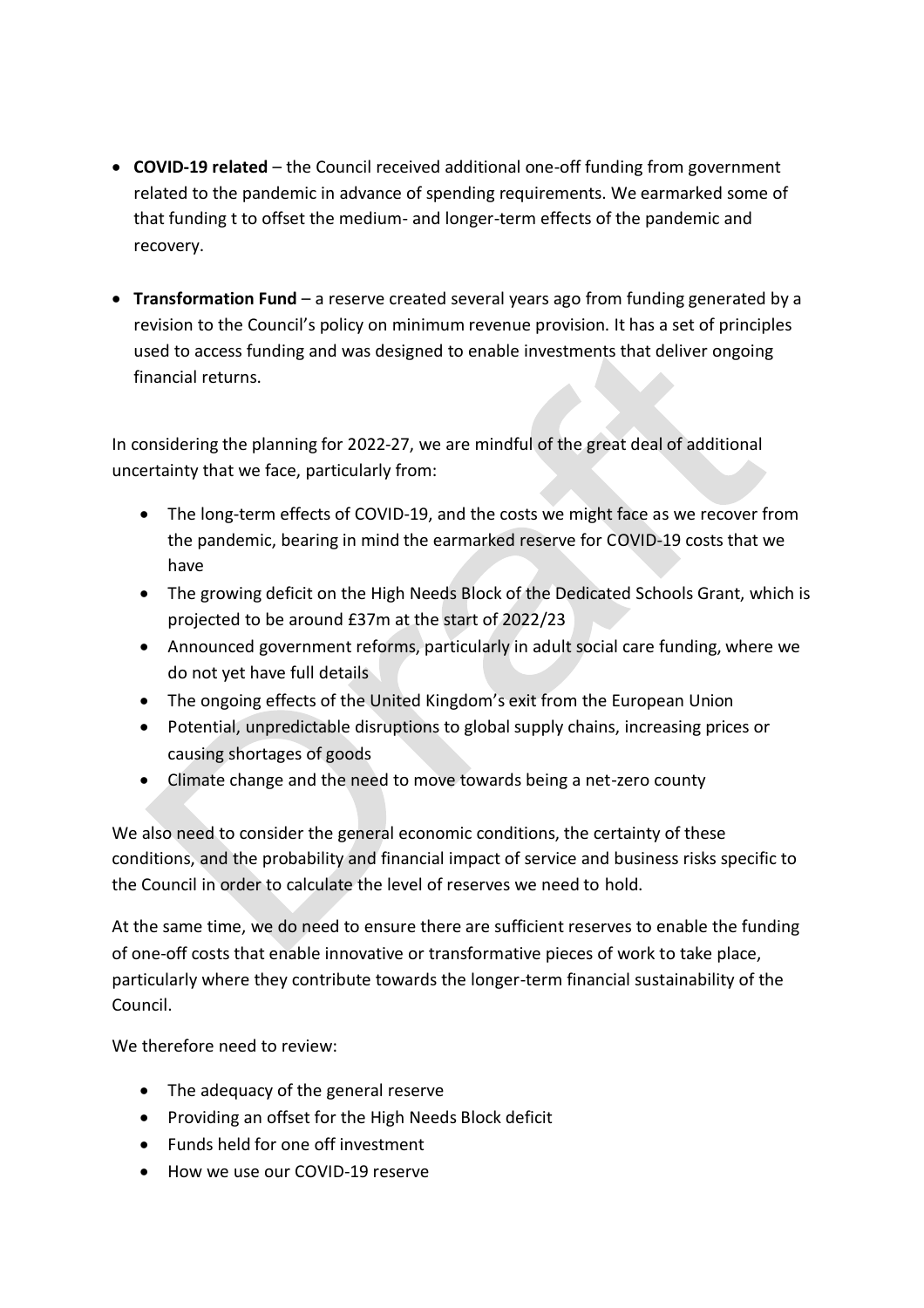## Adequacy of the general reserve

In previous years, the Council has set the general reserve at 3% of gross non-school expenditure. This was reviewed ahead of setting the 2021/22 budget within the context of considerably increased uncertainty resulting from the COVID-19 pandemic and was deemed to be still appropriate given the additional contingency planning that had been part of core service budgeting process.

As a result of the increasing uncertainty in the medium-term set out above, that target for the underlying balance should be increased to be no less than 4% of gross non-school spending for 2022/23 and maintained at that level through the whole MTFS period. The increase reflects a strategy of managing risks to the Council corporately rather than in specific services, reducing the level of ongoing budget that is committed to contingencies in services.

If any of the general reserve is required to be used in a given year to meet a revenue pressure, it will be topped-up as a matter of course in the subsequent business planning round.

If the general reserve is above its targeted level at the end of a financial year, we will retain at least as much as is needed to keep the fund at the projected 4% required in the fifth year of the MTFS. Any further balance may be retained in the general fund or may be transferred to top-up any other reserve as required

The table below sets out some of the known risks presenting themselves to the Council and their indicative values. There will inevitably be other, unidentified, risks and we have made a limited provision for these as well.

We consider this level to be sufficient based on the following factors:

- The Council continues to hold substantial rolled-forward COVID-19 grant funding, which can be used in a sustainable way to offset COVID-19-related pressures
- We retain substantial other reserves that, while earmarked, are not necessarily committed to expenditure

| <b>Risk</b>      | Source of risk                                 | Value £m |
|------------------|------------------------------------------------|----------|
| <b>Inflation</b> | 0.5% variation on Council inflation forecasts. | 11       |
| Demand           | 4% variation on Council demand forecasts.      |          |

## **Table 9.1: Target general reserve balance for 2021-22 to 2025-26**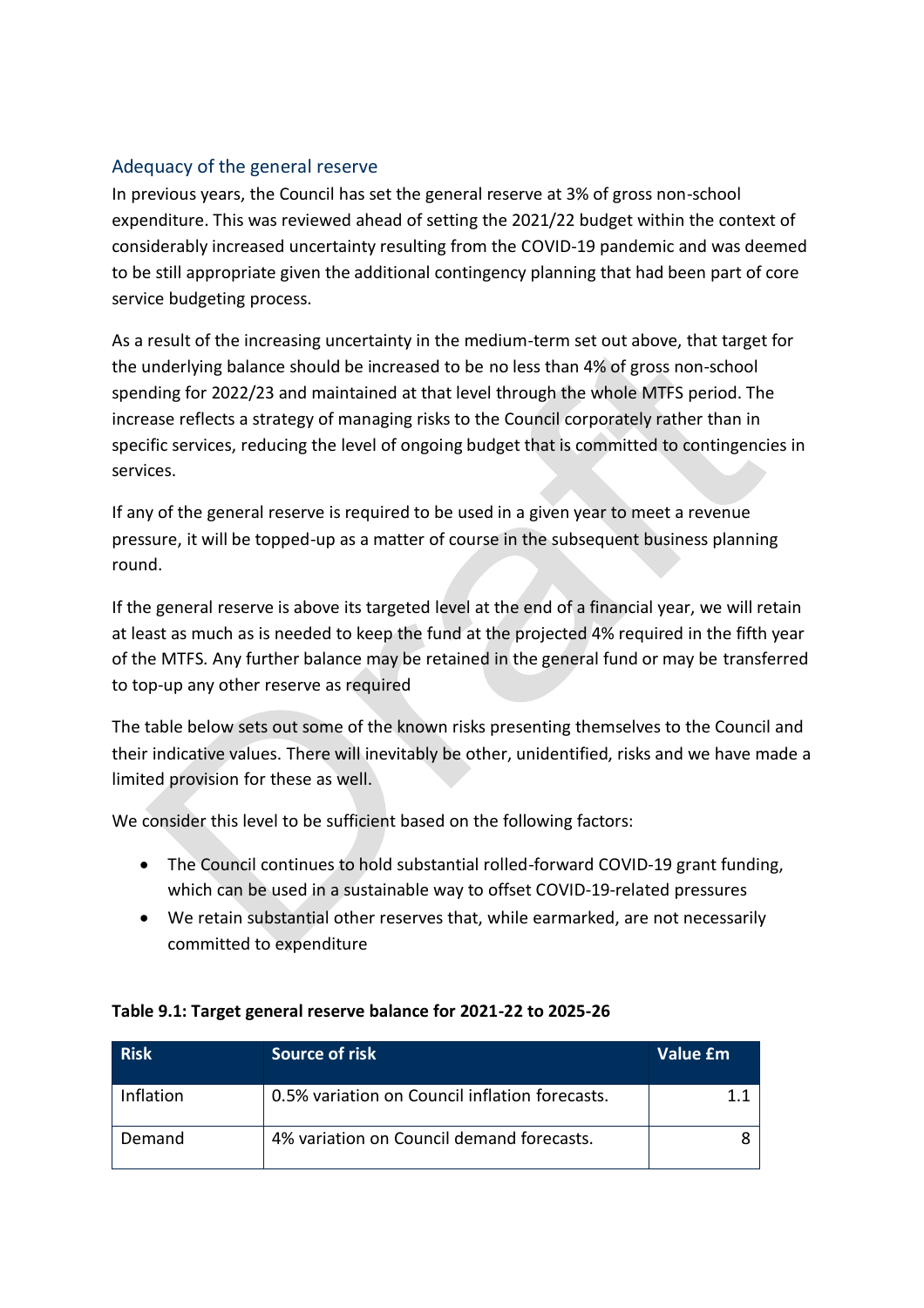| Interest rate<br>change                                        | 0.5% variation in the Bank of England Base Rate.                                                                                                                                             | 0.2            |
|----------------------------------------------------------------|----------------------------------------------------------------------------------------------------------------------------------------------------------------------------------------------|----------------|
| <b>Council Tax</b>                                             | Inaccuracy in District tax base forecasts and<br>collection levels.                                                                                                                          | $\overline{2}$ |
| <b>Business Rates</b>                                          | Inaccuracy in District tax base forecasts of<br>County share of Business Rates to the value<br>which triggers the Safety Net.                                                                | $\mathbf{1}$   |
| <b>Business Rates</b><br>payable                               | Impact of revaluation on Business Rates<br>payable.                                                                                                                                          | 0.5            |
| Unconfirmed<br>specific grant<br>allocations                   | Value of (as yet unannounced) specific grants<br>different to budgeted figures.                                                                                                              | 1.5            |
| Deliverability of<br>savings against<br>forecast<br>timescales | Risk to contract savings due to financial<br>challenges faced by suppliers, increase in service<br>user need due to the pandemic, shortfall in<br>commercial income due to economic downturn | 5              |
| Non-compliance<br>with regulatory<br>standards                 | E.g. Information Commissioner fines.                                                                                                                                                         | 0.5            |
| Major contract<br>risk                                         | E.g., contractor viability, misspecification, non-<br>delivery.                                                                                                                              | 3.2            |
| Unidentified risks                                             | Unknown                                                                                                                                                                                      | 2.7            |
| <b>Balance</b>                                                 |                                                                                                                                                                                              | 25.7           |

# High Needs Block Deficit

The deficit on the High Needs Block is estimated to be around £38m at the start of 2022/23. This is partly offset by balances held by maintained schools but is still in overall deficit. This deficit is currently ring-fenced to the DSG, and we are not currently required to use general reserves to offset it. Many Councils now have deficits on the High Needs Block, so it is a national issue.

The statutory instrument on treatment of this deficit expires at the end of 2022/23, and it is not clear how we will be expected to manage this deficit thereafter. We are working to reduce the growth in the deficit year-on-year through a programme of transformation, but realistically we are unlikely to be able to mitigate the whole deficit through this route.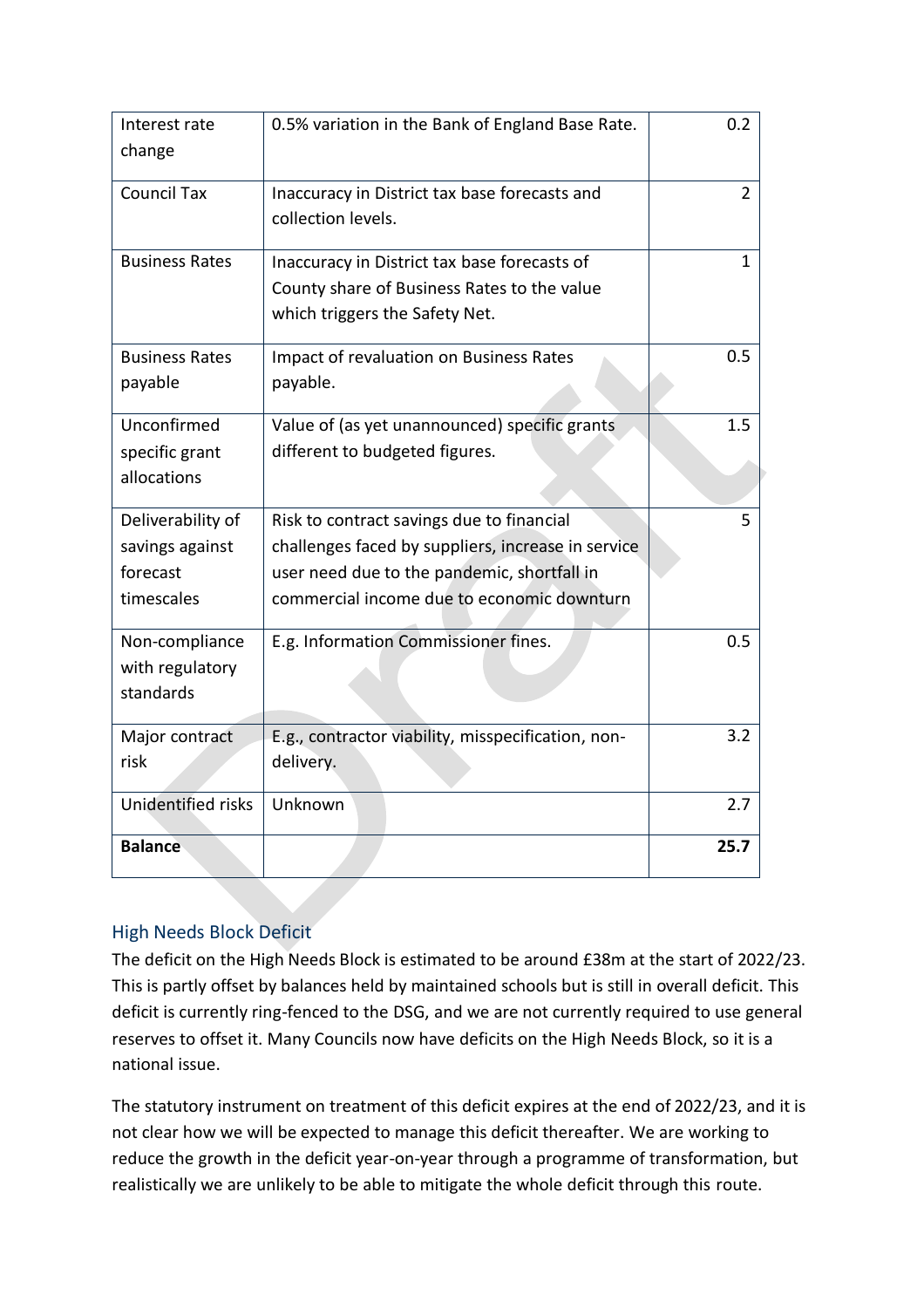There is a risk that government requires councils to meet their High Needs Block deficits. Although that is considered a worst-case outcome, if that were to happen, it could potentially overwhelm our general reserve provision causing significant medium-term disruption to our financial planning. Given the scale of the risk, it would be prudent to earmark some reserves to mitigate this threat. Bearing in mind the national scale of the issue, the transformation programme to reduce deficit growth, reserve balances held by schools, and ongoing engagement by the Department for Education with councils, we intend to earmark funding to offset this year's expected growth in this deficit. We would call this the High Needs Block Offset.

The Council cannot drain its general reserve to create this offset reserve, and so it would need to be through a reallocation of other existing reserves.

#### Investment

It remains a priority of the MTFS to ensure there is sufficient one-off resource to fund proposals that help us transition to a more sustainable future. That may be increased financial sustainability, environmental sustainability, or better and more sustainable outcomes for service-users.

[We will announce further details of this investment approach alongside our strategic framework and budget proposals at the January Strategy & Resources Committee]

## Deployment of COVID-19 reserve

During 2020/21 and early 2021/22, central government provided significant support to Councils dealing with the effects of the COVID-19 pandemic in the form of un-ringfenced grant funding.

We faced substantial increases in costs during the pandemic, but several funding sources announced later in 2020/21 reduced the need to use the un-ringfenced grant. The main additional funding sources announced were:

- Support for infection control and testing in social care providers
- Outbreak management funding
- Compensation for lost sales, fees & charges
- Government funding/supply of Personal Protective Equipment

Much of our un-ringfenced funding was anticipated to have been used to meet costs that were later covered by the above funding. As a result, we retain a reserve created by this grant, which is available to use to mitigate the ongoing effects of COVID-19.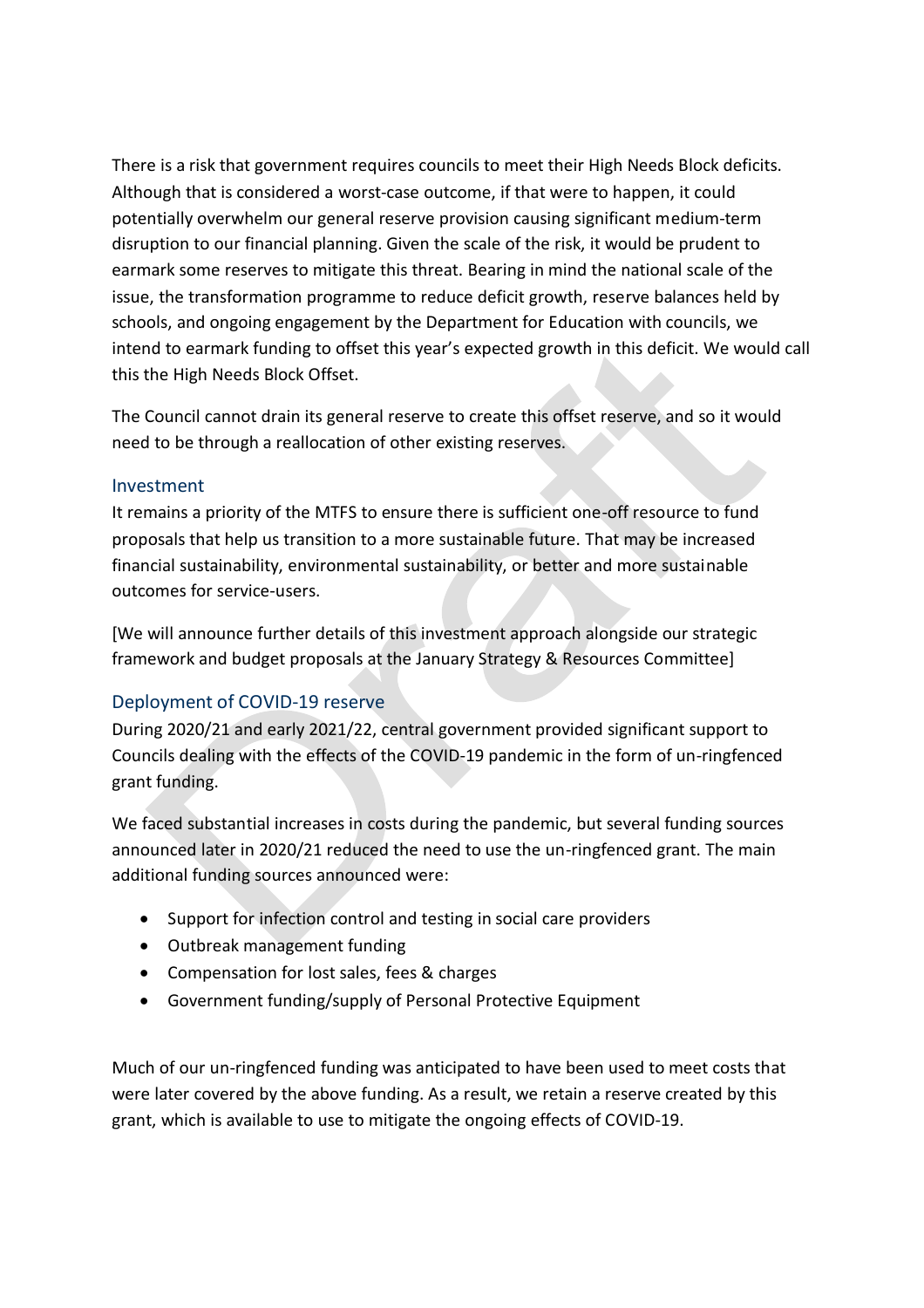We expect to be feeling the effects of COVID-19 on our service delivery and financial position for at least several more years. This will particularly be felt in parts of our adult social care demand, uplift requirements for adult social care contracts, and lost income in some services. We will therefore release part of this grant reserve into revenue in a sustainable, reducing profile over the medium term.

This will be used to fund specific pressure lines that remain in in the business plan around the effects of COVID-19 on demand and income, as well as funding part of the Adult Social Care demand growth that we believe is the result of the ongoing effects of the pandemic on people's needs.

| <b>Balance as at:</b>                               | 31           | 31           | 31           | 31           | 31           |
|-----------------------------------------------------|--------------|--------------|--------------|--------------|--------------|
|                                                     | <b>March</b> | <b>March</b> | <b>March</b> | <b>March</b> | <b>March</b> |
|                                                     | 2023         | 2024         | 2025         | 2026         | 2027         |
|                                                     | <b>£m</b>    | £m           | <b>fm</b>    | <b>fm</b>    | <b>£m</b>    |
|                                                     |              |              |              |              |              |
| General reserve                                     | 25.7         | 26.3         | 26.8         | 27.2         | 27.2         |
| Other earmarked reserves                            | 132.8        | 122.8        | 113.4        | 105.8        | 99.1         |
| <b>Total</b>                                        | 158.5        | 149.1        | 140.2        | 133.0        | 126.3        |
| General reserve as % of gross non-<br>school budget | 4.0%         | 4.0%         | 4.0%         | 4.0%         | 4.0%         |

#### **Table 9.2: Estimated reserves balances over 2022-27**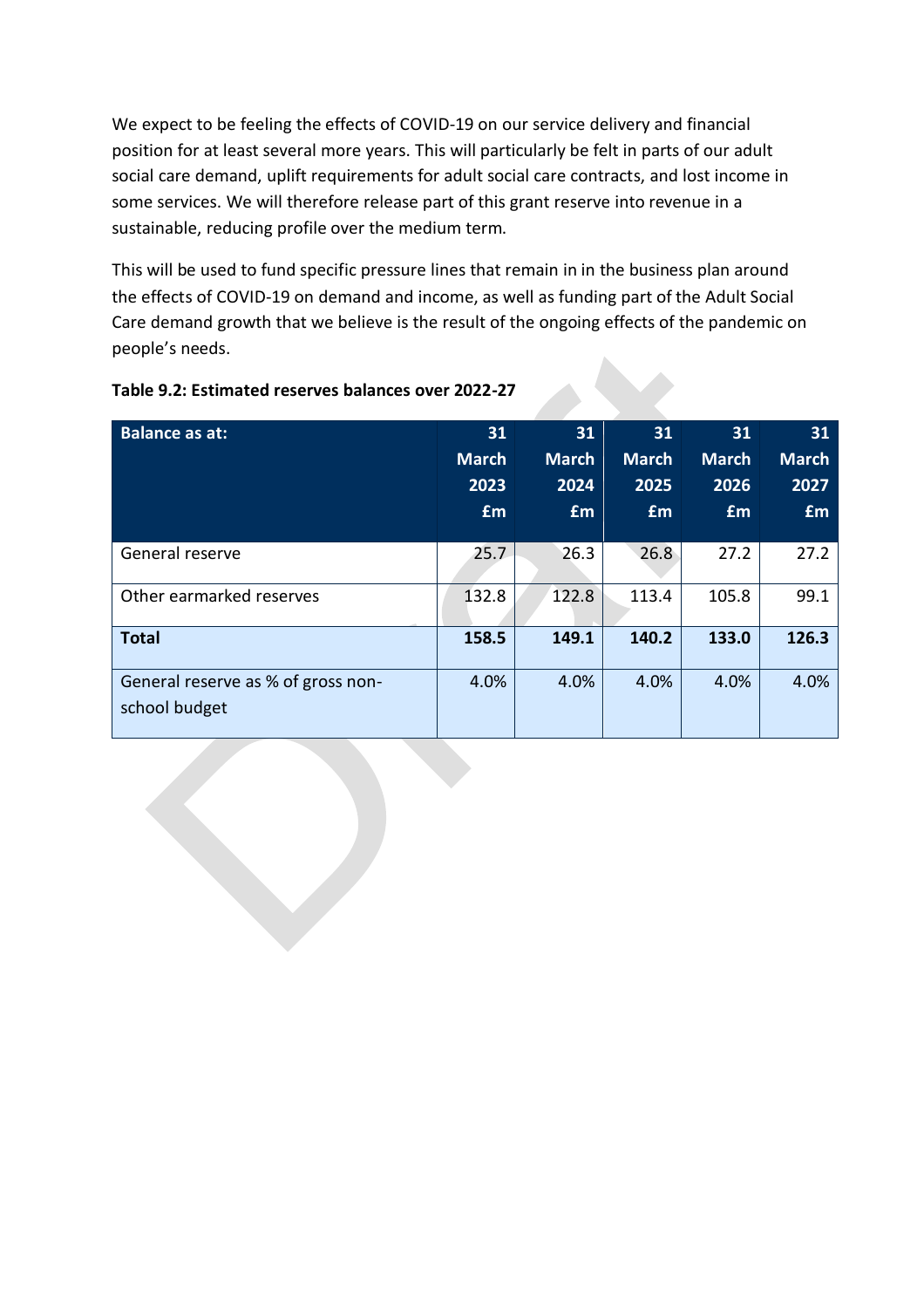# Section 10 - Risks & Sensitivity

In providing budget estimates, we have carefully considered financial and operational risks. The key areas of risk, and the basic response to these risks, are as follows:

- **Containing inflation to funded levels** we will achieve this by closely managing budgets and contracts and further improving our control of the supply chain.
- **Managing service demand to funded levels** we will achieve this through clearer modelling of service demand patterns using numerous datasets that are available to our internal Research Team and supplemented with service knowledge. A number of the proposals in the Business Plan are predicated on averting or suppressing the demand for services.
- **Delivering savings to planned levels** we will achieve this through SMART (specific, measurable, achievable, relevant and timely) action plans and detailed review. All savings – efficiencies or service reductions – need to be recurrent. We have built savings requirements into the base budget, and we monitor these monthly as part of budgetary control.
- **Containing the revenue consequences of capital schemes to planned levels** capital investments sometimes have revenue implications, either operational or capital financing costs. We will manage these by ensuring capital projects do not start without a tested and approved business case, incorporating the cost of the whole life cycle.
- **Responding to the uncertainties of the UKs exit from the European Union** we have fully reviewed our financial strategy in light of the most recent economic forecasts and continue to develop plans in response to emerging risks and opportunities presented as a result of Brexit.
- **Future funding changes** our plans have been developed against the backcloth of continued uncertainty due to delays in the introduction of significant reforms to Local Government funding.
- **Managing future carbon liabilities**  the Council has committed to deliver net-zero carbon emissions by 2050 as part of its pledge to tackle the climate emergency. There is a risk that additional financial resources may be required to achieve this aim which have not been fully accounted for within the MTFS. The funding allocated to deliver the Climate Change and Environment Strategy will be reviewed annually in light of progress towards achieving the Council's net-zero carbon commitment.
- **Responding to social care reforms**  we will estimate the cost of these reforms and make budget provision for them when we are able to. We will work closely with NHS partners to ensure that additional funding provided to the health and social care system locally is appropriately used to meet the cost of government reforms.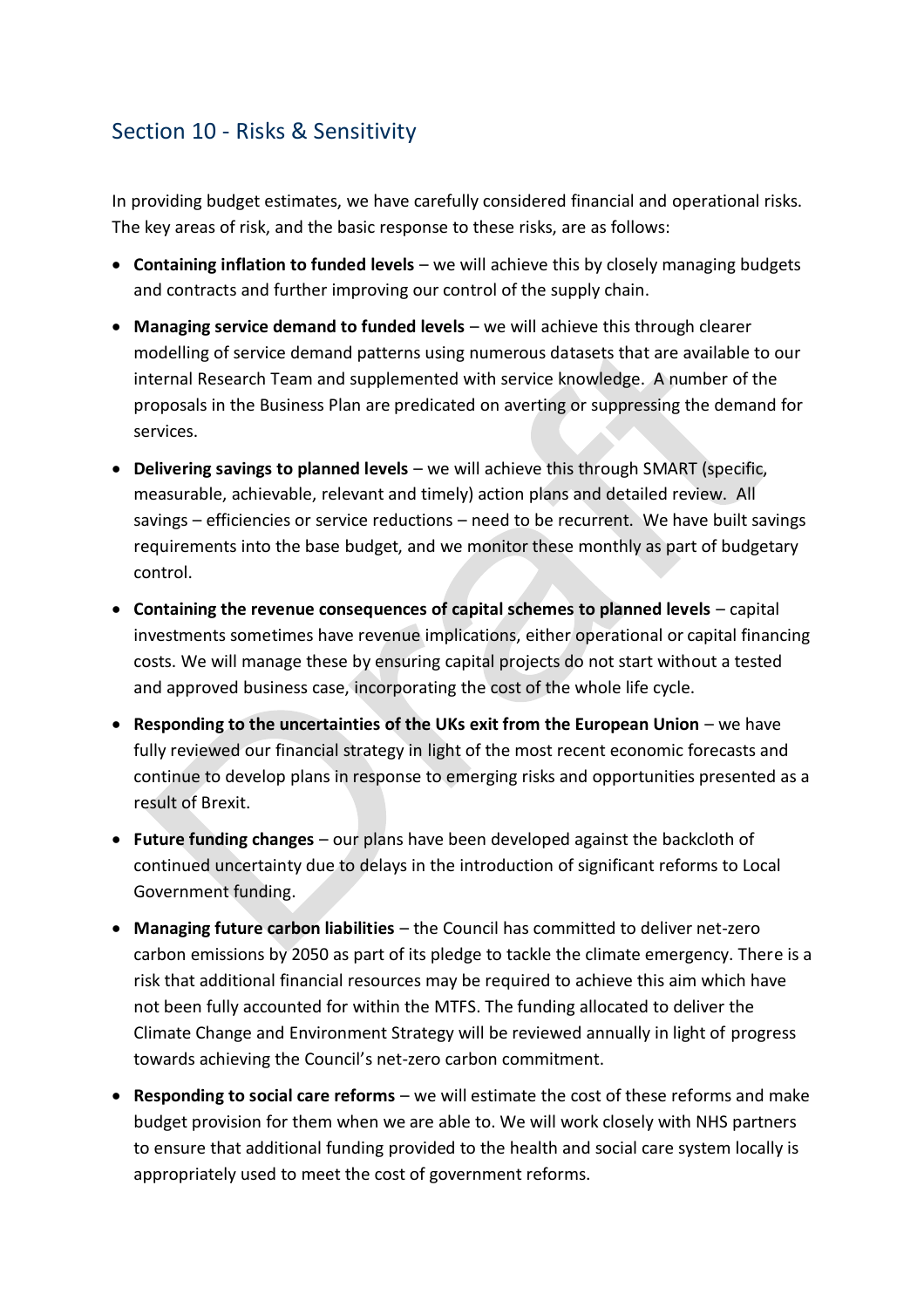In addition to these risks, there remains a general risk around recovery from the pandemic and the speed of economic recovery, as well as the prospects for the economy over the medium term. This may increase costs the Council faces, increase demand for our services, and reduce income (through lower charging income or taxation relief).

There is also a risk of sensitivity in all of the assumptions made throughout this strategy. The level of sensitivity of key assumptions is shown in the following table:

| 10% savings delivery variance           | $+/-$ £2.3m  |
|-----------------------------------------|--------------|
| $+/- 1\%$ pay inflation                 | $+/-$ £1.3m  |
| $+/- 1\%$ general inflation             | $+/-$ £1.0m  |
| +/- 1% Council Tax base                 | $+/-$ £3.2m  |
| +/-1% Council Tax collection rate       | $+/-$ £3.2m  |
| +/-1% Business Rates base               | $+/-$ £0.7m  |
| +/-1% income from sales, fees & charges | $+/-$ £1.3m  |
| +/-5% on cost of borrowing              | $+/-$ £1.0m  |
| <b>Range of sensitivity</b>             | $+/-$ £14.0m |

#### **Table 11.1 – sensitivity analysis**

Uncertainties remain throughout the planning period in relation to the above risks. In line with good practice, we intend to reserve funds that we can use throughout and beyond the planning period. This is set out in section 9 above. Together with a better understanding of risk and the emerging costs of future development proposals, this will help us to meet such pressures.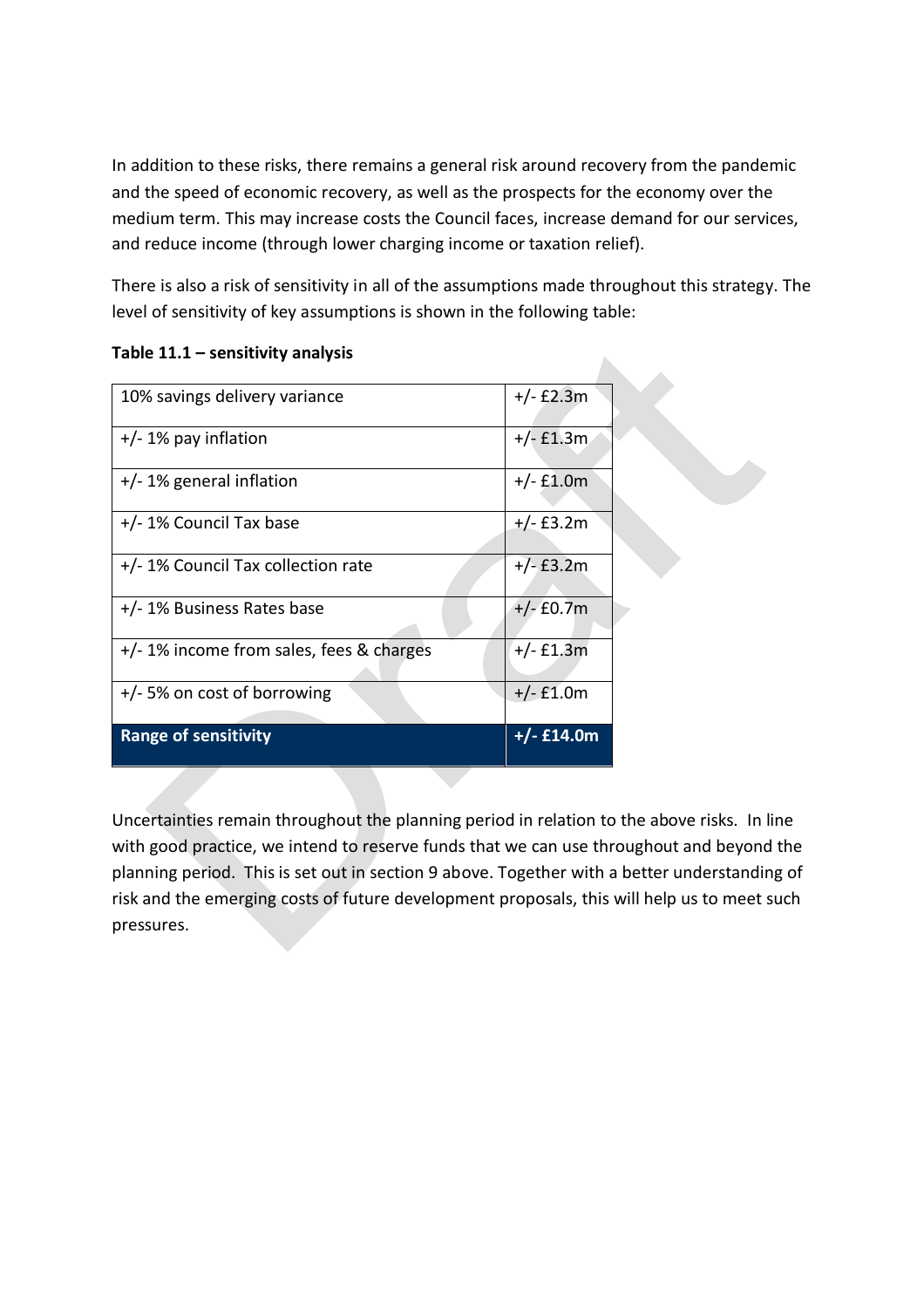# Section 12 - Business Plan roles and responsibilities

The Business Plan is developed through the Council's committee structure. It is therefore beneficial to clarify the respective roles and responsibilities of committees within this process. These are defined in the Constitution but are set out below in order.

# Full Council

Council is the only body that can agree the Council's budget and the associated Council Tax to support the delivery of that budget. It discharges this responsibility by agreeing the Business Plan in February each year. In agreeing the Business Plan the Council formally agrees the budget allocations for the service blocks (currently based on a departmental structure). The Business Plan includes both revenue and capital proposals and needs to be a 'balanced' budget. The following is set out within Part 3 of the Constitution – Responsibility for Functions.

Council is responsible for:

- "(b) Approving or adopting the Policy Framework and the Budget
- (c) Subject to the urgency procedure contained in the Access to Information Procedure Rules in Part 4 of this Constitution, making decisions about any matter in the discharge of a committee function which is covered by the Policy Framework or the Budget where the decision-making body is minded to make it in a manner which would be contrary to the Policy Framework or contrary to, or not wholly in accordance with, the Budget
- (d) Approving changes to any plan or strategy which form part of the Council's Policy Framework, unless:
	- i. that change is required by the Secretary of State or any Government Minister where the plan or strategy has been submitted to him for approval, or
	- ii. Full Council specifically delegated authority in relation to these functions when it approved or adopted the plan or strategy"

## Strategy & Resources (S&R) Committee

S&R has the responsibility for the delivery of the Business Plan as agreed by Council. It discharges this responsibility through the service committees. In order to ensure that the budget proposals that are agreed by service committees have an opportunity to be considered in detail outside of the Council Chamber, those proposals will be co-ordinated through S&R, though Full Council remains responsible for setting a budget. S&R does not